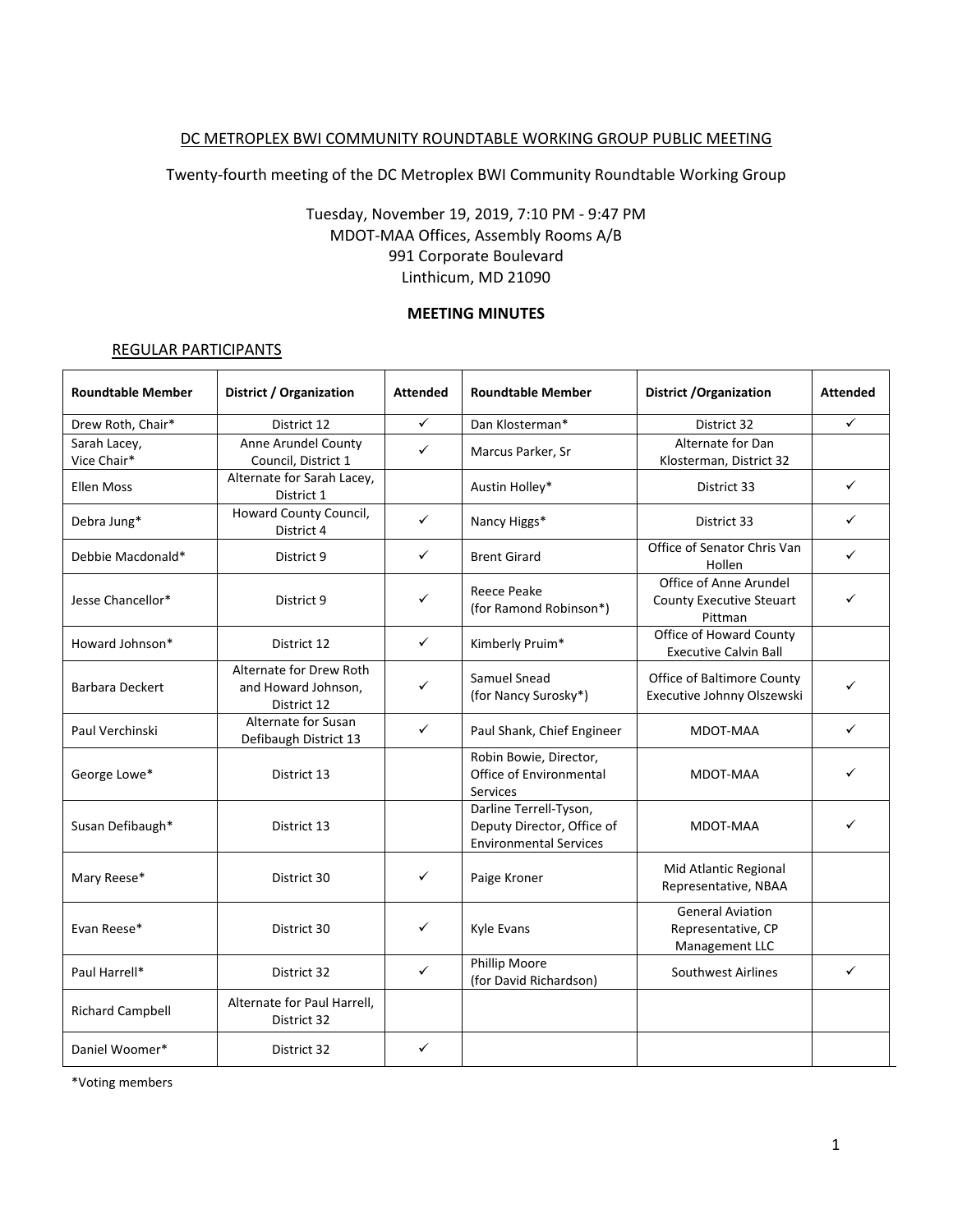## ADDITIONAL PARTICIPANTS

Maryland Department of Transportation (MDOT) Maryland Aviation Administration (MAA) Trey Hanna, Assistant for Legislative and Special Projects Bruce Rineer, Manager, Noise Section Karen Harrell, Noise Program Roberta Walker, Administrative Assistant

Contractor Support Adam Scholten, HMMH Kurt Hellauer, HMMH Sarah Yenson, HMMH Royce Bassarab, HNTB A.J. Durham, Straughan Environmental Eileen Sien, ADCI

### MEETING MATERIALS

Participants received the following materials in advance:

Meeting Agenda for November 19, 2019

Handouts at the meeting:

- Meeting Agenda for November 19, 2019
- Draft Meeting Minutes V2 from October 15, 2019
- MDOT-MAA/Roundtable Technical Committee Presentation Titled: "Technical Analysis: Proposed BWI Marshall Flight Procedure Changes Developed by Roundtable Technical Committee" dated November 19, 2019

Presentations at the meeting:

- Meeting Agenda for November 19, 2019
- Draft Meeting Minutes V2 from October 15, 2019
- MDOT-MAA/Roundtable Technical Committee Presentation Titled: "Technical Analysis: Proposed BWI Marshall Flight Procedure Changes Developed by Roundtable Technical Committee" dated November 19, 2019

### **1. WELCOME AND INTRODUCTIONS**

#### *Introduction & Member Roll Call*

Mr. Drew Roth (Chair) opened the meeting at 7:10 pm and welcomed attendees. Mr. Roth performed the member roll call. Roundtable members introduced themselves and stated the district or office they represent.

#### *Review and Approve Meeting Agenda*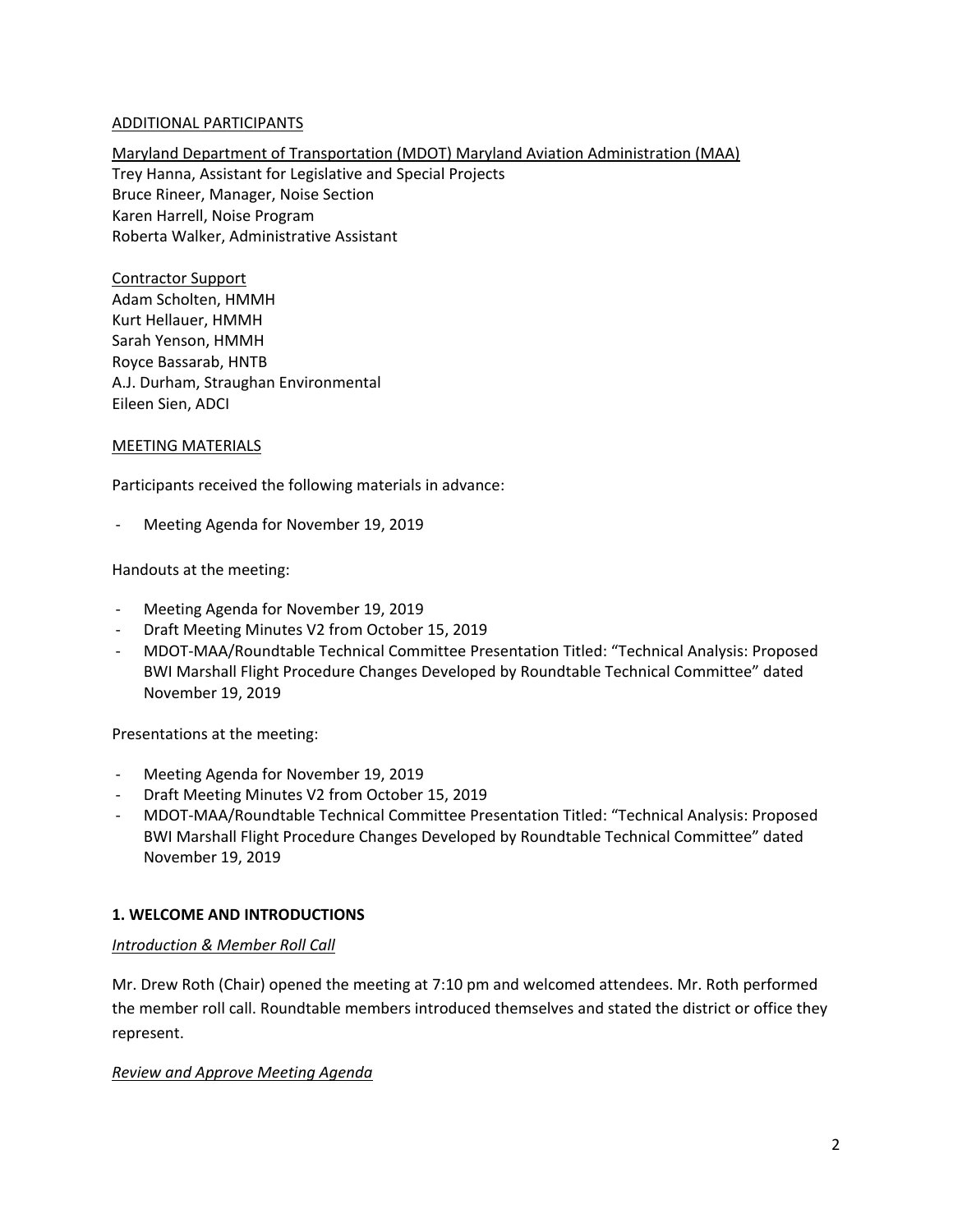Mr. Roth asked if there were any changes to the meeting agenda. No changes were proposed. Mr. Roth asked if there was a motion to approve the agenda. Mr. Evan Reese moved to approve the agenda. Mr. Daniel Woomer seconded. All were in favor. Meeting agenda approved.

# *Review and Approve Meeting Minutes from October 15, 2019 Meeting*

Mr. Roth asked Roundtable members if they had any changes or issues concerning minutes from the October 15, 2019 meeting. Mr. Woomer moved to approve the October 15, 2019 meeting minutes. Ms. Nancy Higgs seconded. All were in favor. The October 15, 2019 meeting minutes were approved.

# **2. ROUNDTABLE CHAIR COMMENTS**

Mr. Roth stated that the main event of the night's meeting would be the review of the noise and flight track analysis of the Roundtable Proposal that was presented at last month's meeting. He reminded those in attendance that the proposal was the work of the Roundtable Technical Committee, in conjunction with the Maryland Department of Transportation (MDOT) Maryland Aviation Administration (MAA) with industry participation from Southwest Airlines (SWA).

Mr. Roth explained that the Communications and Legislative Committees would give a quick briefing on what they have been doing before the Technical Committee's presentation on the noise and flight track analysis. He explained following the Technical Committee's presentation, there would be a public comment period, then two motions would be brought to the Roundtable: (1) a request from the Roundtable Legislative Committee; and, (2) approval of the Technical Committee proposals to send to the FAA for inclusion for consideration in its next meeting of the Performance Based Navigational (PBN) Working Group.

# **3. COMMUNICATIONS COMMITTEE UPDATE**

Ms. Barbara Deckert stated that the Communications Committee sent out a press release to the Baltimore Sun. She stated that there may be a follow-up soon to correct errors in the article. There were three articles published based on this press release:

- "BWI panel nears deadline to send FAA flight changes it hopes will cut noise.", The Baltimore Sun, November 11, 2019, [https://www.baltimoresun.com/maryland/anne-arundel/ac-cn-bwi](https://gcc01.safelinks.protection.outlook.com/?url=https%3A%2F%2Fwww.baltimoresun.com%2Fmaryland%2Fanne-arundel%2Fac-cn-bwi-roundtable-20191119-vcrknrp4lvamdpijshg636juzm-story.html&data=02%7C01%7Crbowie%40bwiairport.com%7C7e9a5d42c16c4fbe5b0908d798352c69%7Cb38cd27c57ca4597be2822df43dd47f1%7C0%7C0%7C637145226450153445&sdata=JUwaR0FU%2FJuZicqhgqWKn%2FIZ8rgJJ3xo9A6gtbox3%2BI%3D&reserved=0)[roundtable-20191119-vcrknrp4lvamdpijshg636juzm-story.html](https://gcc01.safelinks.protection.outlook.com/?url=https%3A%2F%2Fwww.baltimoresun.com%2Fmaryland%2Fanne-arundel%2Fac-cn-bwi-roundtable-20191119-vcrknrp4lvamdpijshg636juzm-story.html&data=02%7C01%7Crbowie%40bwiairport.com%7C7e9a5d42c16c4fbe5b0908d798352c69%7Cb38cd27c57ca4597be2822df43dd47f1%7C0%7C0%7C637145226450153445&sdata=JUwaR0FU%2FJuZicqhgqWKn%2FIZ8rgJJ3xo9A6gtbox3%2BI%3D&reserved=0)
- "BWI roundtable group approves proposal to reduce noise pollution, heads to federal agency's desk.", The Baltimore Sun, November 20, 2019, [https://www.baltimoresun.com/maryland/anne-arundel/ac-cn-bwi-vote-20191120](https://www.baltimoresun.com/maryland/anne-arundel/ac-cn-bwi-vote-20191120-h26v3jcbovbbfj3w5myqb3b2wi-story.html) [h26v3jcbovbbfj3w5myqb3b2wi-story.html](https://www.baltimoresun.com/maryland/anne-arundel/ac-cn-bwi-vote-20191120-h26v3jcbovbbfj3w5myqb3b2wi-story.html)
- "Officials Hope To Reduce Noise Pollution At BWI.", December 3, 2019, Patch, <https://patch.com/maryland/odenton/officials-hope-reduce-noise-pollution-bwi>

# **4. LEGISLATIVE COMMITTEE UPDATE**

Ms. Debra Jung stated that Senator Lam plans to introduce legislation in the upcoming session to do a health study funded through the state government. She noted the health study will focus on the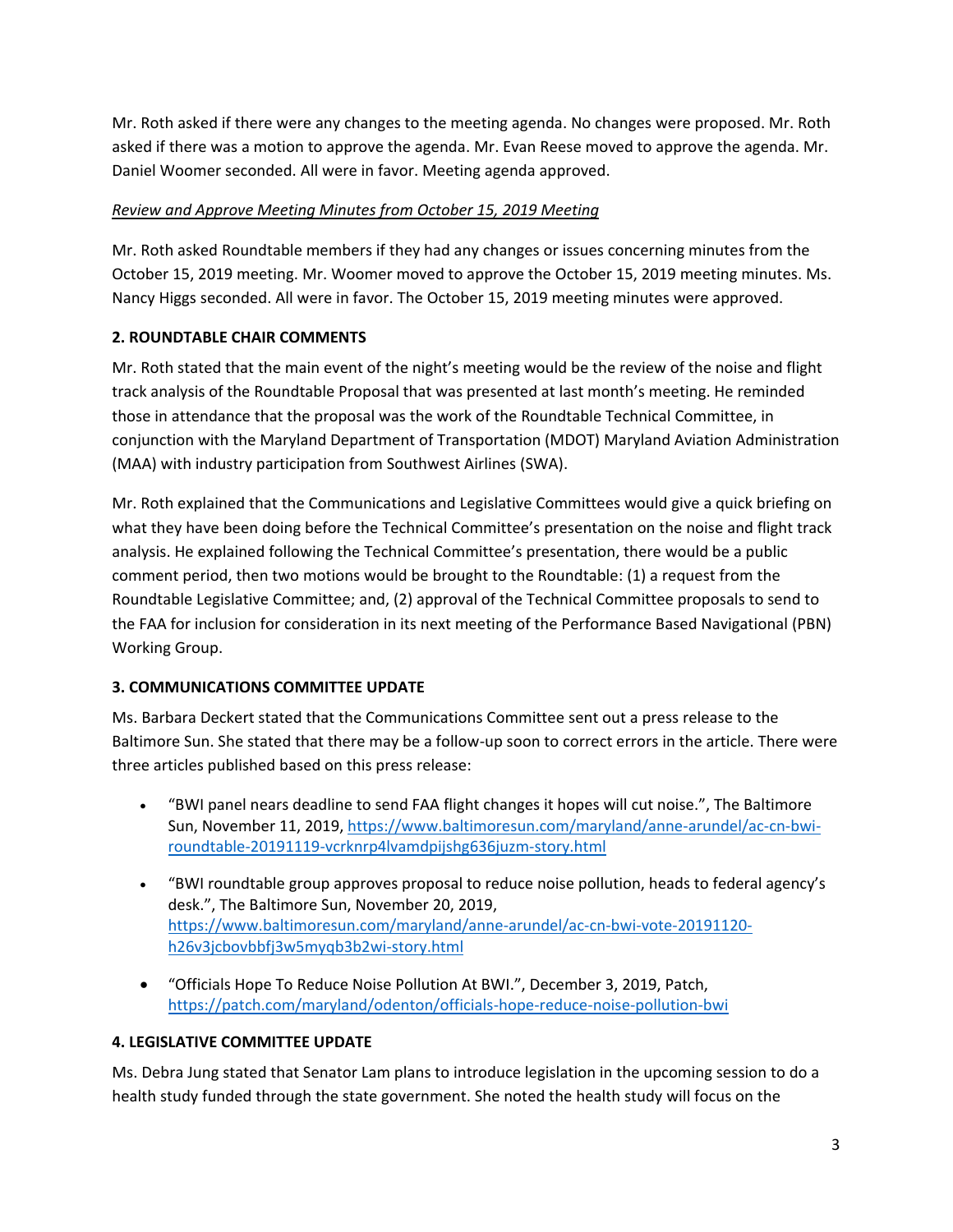environmental and physical health impacts that may be caused by the superhighway caused by NextGen going over our heads. Ms. Jung stated that she is hoping additional funding for noise monitoring will be added to the legislation.

Mr. Roth announced that Ms. Jung had just came from a hearing with Howard County Delegates. Ms. Jung confirmed her interaction with the full Howard County delegation, and mentioned they meet before they go into session in the Banneker Room at the George Howard building to introduce upcoming legislation. Ms. Jung continued that, as part of the meeting, the Delegates requested two people deliver reports to them. Ms. Jung was one of the two people to provide a full briefing; she spoke on the BWI Roundtable and how efforts are going regarding mitigating the noise and environmental impacts. Ms. Jung stated she was very clear at what the BWI Roundtable was trying to accomplish, and how important it is to the people of Howard County that real action occur on the local, county, state, and federal levels. She explained that we need to work at all levels simultaneously to do whatever we can to get back to some level of quiet in our lives again, including the ability to sleep and enjoy the outdoors.

Ms. Jung exclaimed that noise at BWI Marshall is something she feels strongly about, and she believes she did a good job explaining the situation to the Delegates. She thought they were engaged in her message. Ms. Jung is encouraged that a number of the Delegates are helping the Roundtable and the community. She mentioned Senator Lam's attendance at the Roundtable Meetings and invited the Delegates to attend future Roundtable meetings.

Ms. Jung closed by posing a question from Delegate Ebersole: Did Baltimore County have any representation on the Roundtable? Mr. Sam Snead confirmed that he represents Baltimore County, and was there on behalf of County Executive Johnny Olszewski. Ms. Jung relayed that Delegate Ebersole's office had been inundated with calls from Catonsville complaining about flight noise, apparently during the closure of a runway. Ms. Jung confirmed that Baltimore County had representation from the Executive, but not from Catonsville specifically. Ms. Mary Reese mentioned two open seats available for the portion of District 12 in Baltimore County. Ms. Jung stated that she thinks Delegate Ebersole might have some people in mind; she would let him know about the open seats. Mr. Roth noted that he and Mr. Johnson are in Delegate Ebersole's district but do not cover all of Catonsville.

# **5. PRESENTATION OF TECHNICAL COMMITTEE PROPOSAL (FULL ANALYSIS AND MODELING)**

Following the update from the Legislative Committee, Mr. Roth turned the meeting over to Mr. Evan Reese, chair of the Technical Committee. Mr. Reese introduced himself and began by recapping the history of the Technical Committee's work on their proposed changes. He stated that the original resolution from the Roundtable to FAA was to revert all flight paths back to pre-NextGen. After some struggles with FAA, the Roundtable was told that reversion was not possible. He stated that last April, the Technical Committee with MDOT-MAA's Paul Shank and HMMH began working on potential flight path changes to mitigate the noise and frequency of flights caused by NextGen as much as possible. Mr. Reese explained the only way to achieve that goal was to put aircraft at higher altitudes for longer amounts of time, facilitate Continuous Descent Approaches (CDA), which achieve a steady state descent, and try to achieve dispersion through procedural changes.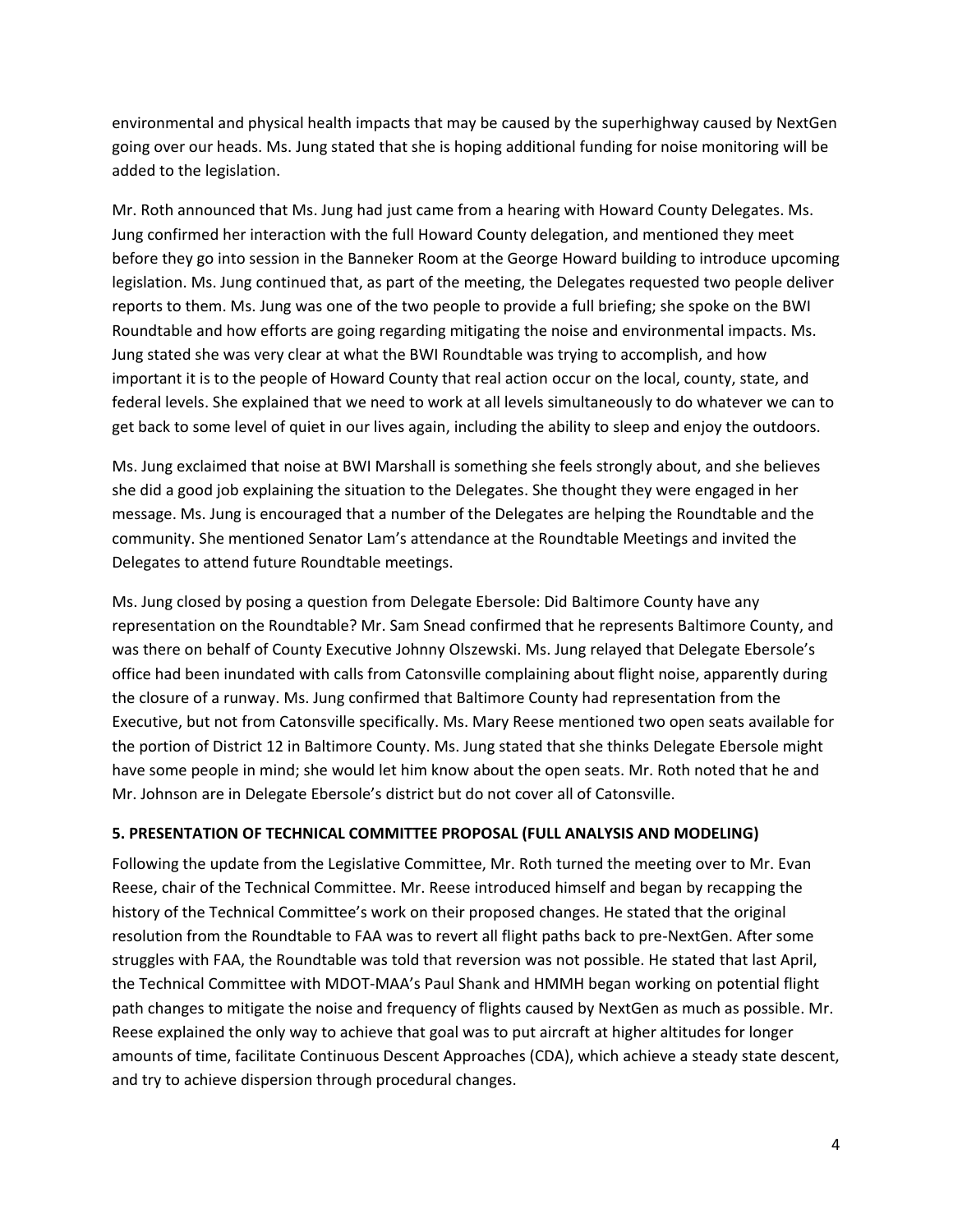Mr. Reese praised the work HMMH did to model the Technical Committee's proposed flight track changes. He stated that the modeling outputs to be presented were a conservative, worst-case approach, and that more refined noise modeling could be achieved in two to three months. For now, this was the data they could provide. Mr. Reese asked those in the audience to not be alarmed by the information on the slides, and stated that all of the changes still achieve, where possible, the three goals of higher aircraft, CDA, and dispersion via procedures.

He turned the presentation over to Mr. Adam Scholten of HMMH. Mr. Scholten briefly went over the agenda for the presentation (Slide 2). He stated that the purpose of the night's presentation (Slide 4) was to present a technical and noise analysis of the proposed procedure changes that were developed and supported by the Roundtable Technical Committee, MDOT-MAA, and industry. Before beginning, he stated that the proposed procedural changes had not yet been seen or reviewed by FAA, and that the FAA may choose to adjust or not implement the procedure changes proposed by the Roundtable. He continued that for any procedures that are ultimately implemented, the FAA is going to go through their own separate analysis from an environmental perspective, which may include associated public outreach. Mr. Scholten also highlighted that any implementation of what is presented at tonight's meeting is going to be a multi-year process. Mr. Scholten reiterated that the presentation would go through many of the same things the FAA would examine if it chooses to, and that it would be a lengthy process, but FAA is required by law to conduct its own outreach and environmental studies.

Mr. Shank stated that the MDOT MAA, HMMH, and industry would likely be invited to attend meetings held by the FAA for a PBN Working Group in 2020 if the FAA decides to review and analyze the Technical Committee's proposed procedural changes. Mr. Reese stated that the Technical Committee does not believe that the proposed procedural changes would fix the problems of NextGen. He called the proposed procedural changes a very small step. Mr. Reese hopes that submitting the Technical Committee's procedural changes helps to change the process between FAA and the Roundtable, and that it can be replicated in the future to continue to make changes the Roundtable wants.

Mr. Scholten continued that the main goal of tonight's meeting was to come to an agreement as a Roundtable to support the proposed changes developed by the Technical Committee and move them forward as a submittal package to FAA for consideration at the next PBN Working Group set to begin in early 2020. He echoed Mr. Reese's comment that these are the Technical Committee's first proposed procedural changes, and although they are a step toward trying to have some improvements, it was not the last step that would need to be taken. Mr. Scholten briefly went over what was presented at the last Roundtable Meeting in October and the timeline from the beginning of the process until now (Slide 6). The timeline included the following:

- **March 2015:** FAA completed implementation of DC Metroplex at BWI Marshall, communities voice concerns regarding flight path changes
- February 2016: FAA further modifies departure procedure (TERPZ) for Runways 28 and 15R
- March 2017: DC Metroplex BWI Community Roundtable formed to address community concerns regarding flight path changes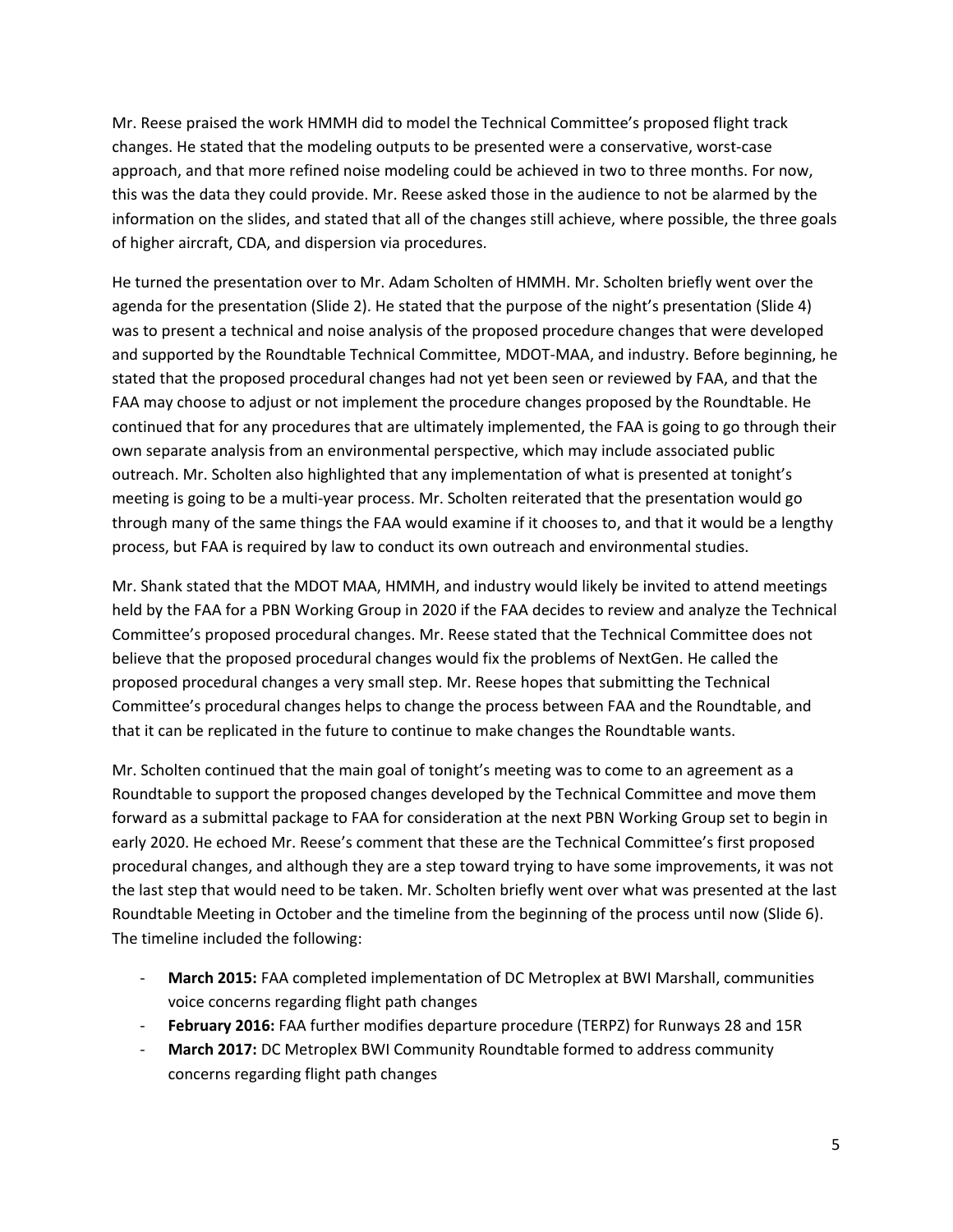- **August 2017 – April 2018:** FAA convenes PBN Working Group to evaluate modifying BWI Marshall procedures, FAA presents proposed flight procedures (mainly departures) from PBN Working Group to Roundtable
- **December 2018 – January 2019:** MDOT-MAA presents noise analysis of FAA proposed procedure changes from April 2018, Roundtable sends FAA letter assessing proposed procedure changes
- **February 2019 – September 2019:** Roundtable Technical Committee meets with MDOT-MAA and industry to explore and finalize additional flight procedure changes (arrivals)
- **October 2019:** Roundtable Technical Committee presents "first look" at proposed flight procedure changes to full Roundtable

Mr. Scholten then described the historical flight tracks that would be presented for reference. He noted the flight tracks represented historical operations at BWI Marshall for two distinct time periods:

- Pre-Metroplex: January, June, July, and December 2012 (123 days)
- Post-Metroplex: November 2018, and February, May, and August 2019 (120 days)

Mr. Scholten explained the time periods were selected for seasonal variability in aircraft operations and performance as well as avoid prolonged runway closures. He explained on each slide that arrivals are depicted in Purple and departures are depicted in Green and noted darker shades of color represent areas with greater concentrations of flight tracks, while lighter shades represent areas of lesser concentrations. Slides 8-9 depicted arrival and departure Jet flight tracks from pre-Metroplex on the left and post-Metroplex on the right at different scales. Mr. Scholten stated that the biggest takeaway from these graphics was that since the DC Metroplex was implemented, the flight tracks became much more concentrated. He continued that pre-Metroplex, air traffic controllers vectored aircraft much more frequently and that post-Metroplex flights are more often on proceduralized routes that require less intervention from air traffic controllers.

Mr. Scholten continued that in April of 2018, the FAA presented proposed procedure changes at BWI Marshall. He noted these procedures specifically modified Runway 15R and Runway 28 westbound departures to try to revert some flight paths closer to historical patterns (Slide 10-11). In addition, FAA included an adjustment to Runway 28 southbound departures, made small changes to the downwind leg for Runway 28 to the northeast and base leg to arrivals from the south and southeast, and added climbvia capability to all departures. Mr. Scholten reminded those in attendance that the FAA presentation from April 2018 was available on the MDOT MAA community relations website.

*\*Note: The FAA's presentation of proposed procedure changes from April 24, 2018 can be found at: [https://maacommunityrelations.com/\\_media/client/anznoiseupdate/2018/BWI\\_Overview\\_CapitalProjec](https://maacommunityrelations.com/_media/client/anznoiseupdate/2018/BWI_Overview_CapitalProject_FINAL_20180419.pdf) [t\\_FINAL\\_20180419.pdf](https://maacommunityrelations.com/_media/client/anznoiseupdate/2018/BWI_Overview_CapitalProject_FINAL_20180419.pdf)*

Mr. Scholten then explained that MDOT-MAA did a noise technical analysis in December 2018 on the FAA proposed changes from April 2018 (Slides 12-17). Mr. Scholten stated that the Technical Committee procedural changes included all the FAA's proposed changes from April 2018. Mr. Scholten described the flight paths depicted on Slides 12-17 and noted that with the implementation of the DC Metroplex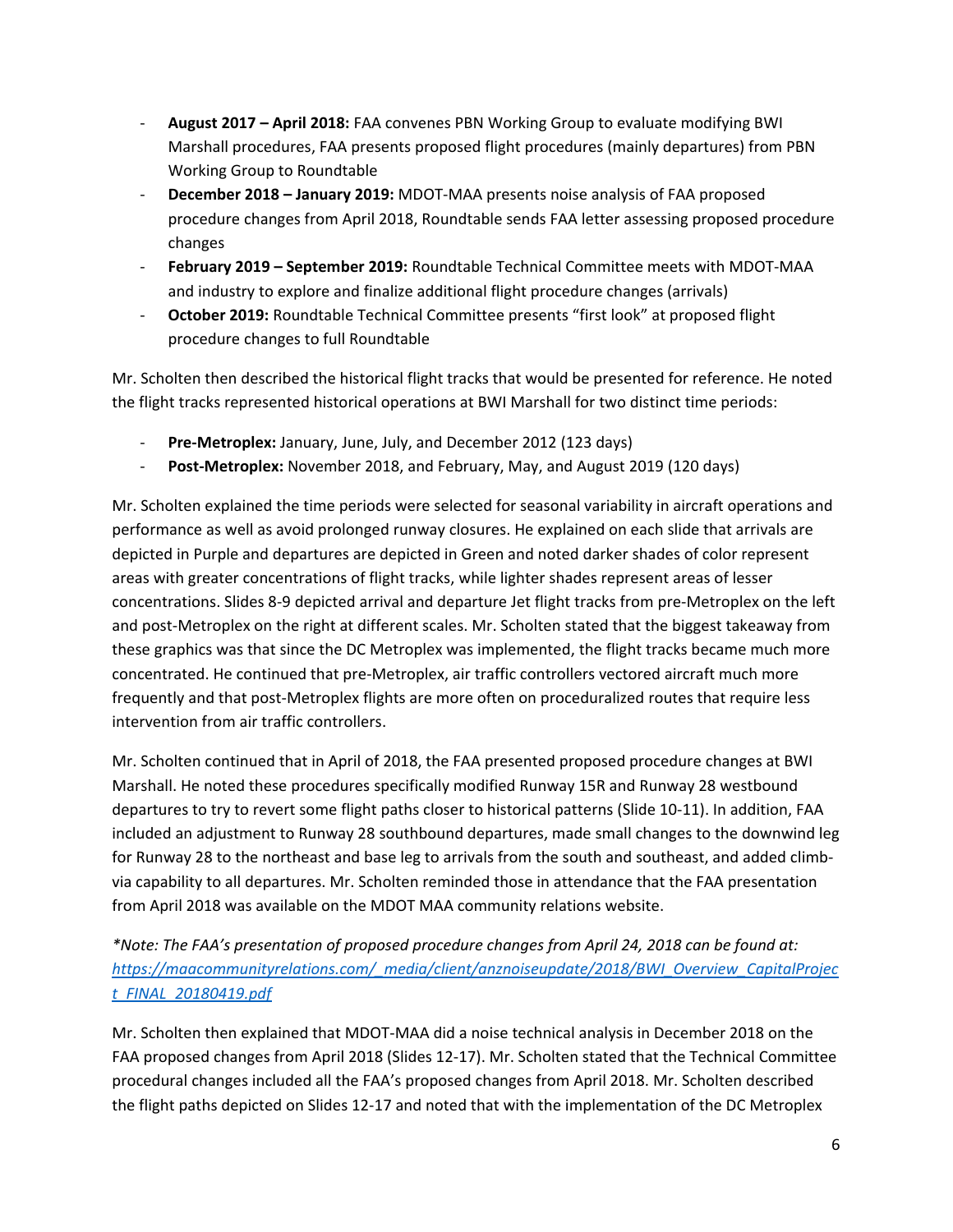departure flight tracks became more concentrated, especially west and south of the airport. He pointed out that in the FAA's April 2018 proposed changes, the concentrated 25 percent of departures heading to the west on the TERPZ departure procedure would be rerouted to a new departure procedure called the LINSE. Mr. Scholten pointed out other changes in the FAA April 2018 proposal, such as the shift south in some of the westbound departures and departures off Runway 15, and an eastern shift in some departures over the Annapolis Peninsula. He noted that the shift in departures over the Annapolis Peninsula was a change that the Roundtable did not support and asked the FAA to reconsider. For arrivals, some flights landing on Runway 28 would shift further north or further east.

# *\*Note: The MDOT MAA's December 2018 presentation and analysis of FAA proposed procedure changes from April 24, 2018 can be found at:*

# *[https://maacommunityrelations.com/\\_media/client/anznoiseupdate/2018/MDOT\\_MAA\\_BWI\\_Marshall\\_](https://maacommunityrelations.com/_media/client/anznoiseupdate/2018/MDOT_MAA_BWI_Marshall_April_24_FAA_Proposed_Procedure_Analysis_20181204.pdf) [April\\_24\\_FAA\\_Proposed\\_Procedure\\_Analysis\\_20181204.pdf](https://maacommunityrelations.com/_media/client/anznoiseupdate/2018/MDOT_MAA_BWI_Marshall_April_24_FAA_Proposed_Procedure_Analysis_20181204.pdf)*

Mr. Scholten reviewed the goals of the Roundtable Technical Committee's proposed procedural changes (Slide 18). Mr. Scholten stated that the procedural changes were supported by the MDOT-MAA and Industry, and that tonight the Technical Committee was seeking the support of the full Roundtable to provide these proposed changes to the FAA. Mr. Scholten then moved on to an overview of the Technical Committee's procedural changes presented at the October Roundtable Meeting (Slides 19-22) starting with proposed changes to Runway 33L arrivals. These changes included:

## **Runway 33L arrivals:**

- Relocating the RAVNN navigational point (part of the RAVNN arrival) north and west over a less densely populated area
- Creating a Continuous Descent Approach (CDA) procedure for arrivals from the navigational point RAVNN to SPLAT
- Creating a new procedure to send aircraft near the navigational point HAXAK, between the airport and the GRAFE navigational point from the RAVNN navigational point

Ms. Higgs asked what the benefits were of having aircraft fly to the SPLAT navigational point. Mr. Scholten replied that no published procedures exist for this area today and that under visual conditions, pilots descend and go to SPLAT at low altitudes since there is no procedural vertical guidance. He explained the Technical Committee's proposed changes would create a corridor with published vertical guidance between the RAVNN and SPLAT navigational points and facilitate continuous aircraft descents. Mr. Scholten emphasized that the creation of this procedure was not to increase the number of arrival aircraft that overfly the SPLAT navigational point.

Ms. Higgs stated it was her understanding the proposed change would not change the percentage of flights over the SPLAT navigational. Mr. Reese responded that there is no way to know at this time whether flights over SPLAT would change or stay the same. Mr. Roth interjected and requested that questions be held until after the presentation. Mr. Scholten concluded a review of the Technical Committee's proposals for Runway 33L by stating that the main benefit of the new procedures was to facilitate aircraft flying higher along the existing corridors used for visual approaches, relocate arrival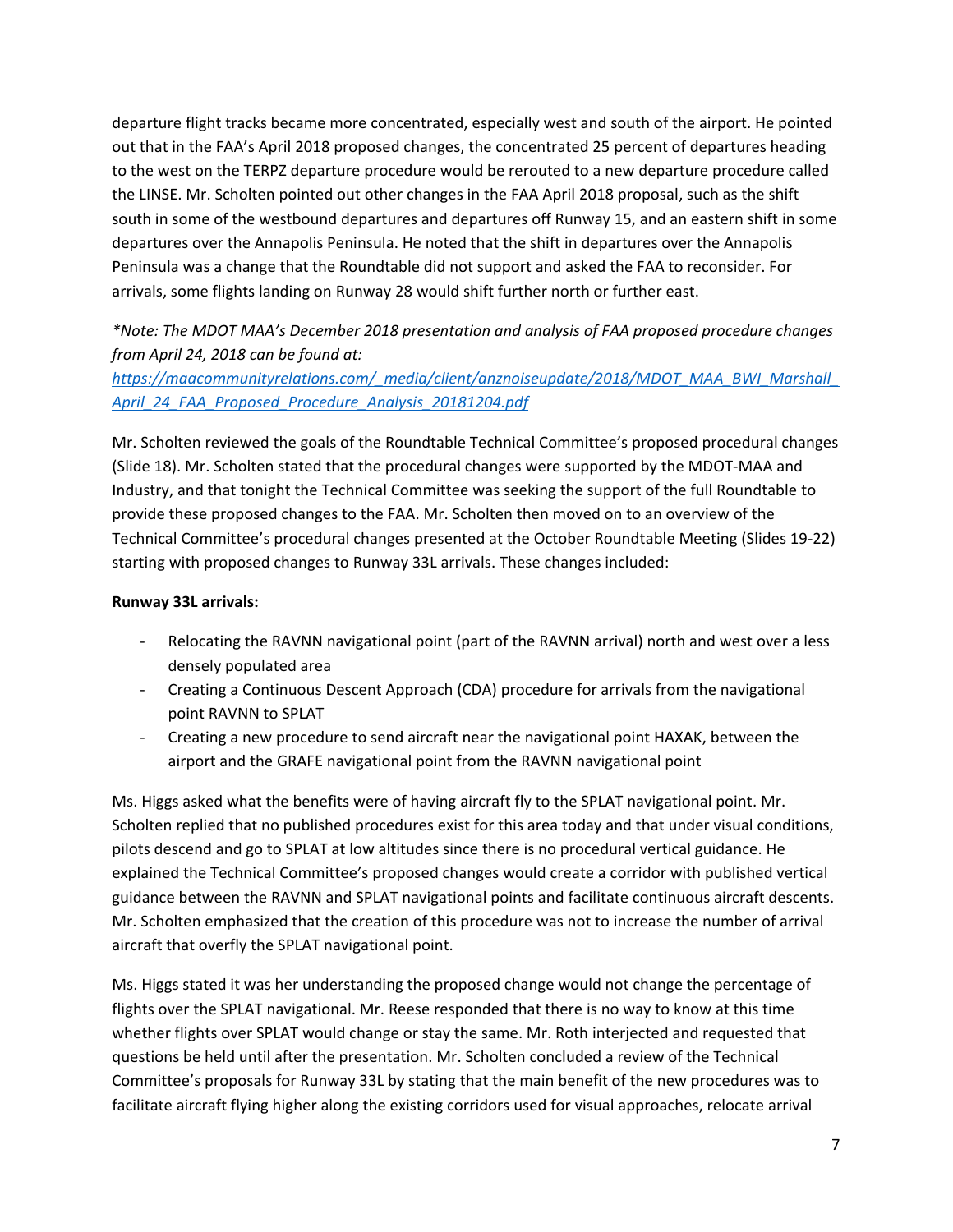flight paths over less densely populated areas, and allow arrival aircraft to fly along Interstate 97 close to the airport.

Mr. Scholten then moved on to present proposed changes to Runway 10 and 15R arrivals. These proposed changes included:

# **Runway 10 arrivals:**

Shifting some arrival flight paths currently over the western portions of Columbia further to the east

# **Runway 15R arrivals:**

- Adjusting aircraft approach altitudes to facilitate continuous aircraft descents

Mr. Scholten summarized the anticipated benefits of the Technical Committee's proposed procedural changes, including increased aircraft altitudes in all weather, leveraging CDAs for approaches, and new published procedures along existing visual approach corridors to facilitate higher altitudes and better distribution of approach operations.

Mr. Scholten then moved on to the flight track analysis of the Technical Committee's proposed procedure changes (Slides 25-27). He explained for the analysis, three distinct time periods were analyzed:

- **Pre-Metroplex:** January, June, July, and December 2012 (123 days)
- **Post-Metroplex:** November 2018, and February, May, and August 20192019 (120 days)
- **Post-Metroplex with FAA proposed/simulated changes:** November 2018, and February, May, and August 2019 (120 days), modified to reflect the FAA's proposed April 24, 2018 procedure changes and Roundtable Technical Committee's proposed procedure changes

Mr. Scholten reiterated that the proposed procedure changes were modeled conservatively by HMMH and that if the FAA implements the proposed procedure changes, there is some variability in how aircraft may fly the procedures once implemented as well as how air traffic controllers may work the procedures. He also noted that only aircraft equipped with Required Navigation Performance (RNP) or Area Navigation (RNAV) would be able to fly the Technical Committee's proposed procedures. Mr. Scholten explained that only Jet aircraft operations are presented in the flight track graphics, but that all operations including Turboprop, Piston Prop, and Helicopters were included in the noise analysis. Mr. Scholten revisited the proposed changes for Runway 33L (Slides 28-42) as described at the beginning of the presentation including moving the RAVNN navigational point to the northwest, the establishment of approach procedures from the RAVNN to the SPLAT navigational point and along Interstate 97 inside of the HAXAK navigational point, continuous aircraft descents with higher altitudes, and better distribution of approach operations.

Mr. Roth took a moment to further summarize the proposed procedural changes for Runway 33L and revisited Ms. Higgs' earlier question. He stated that the addition of the new procedures, which facilitate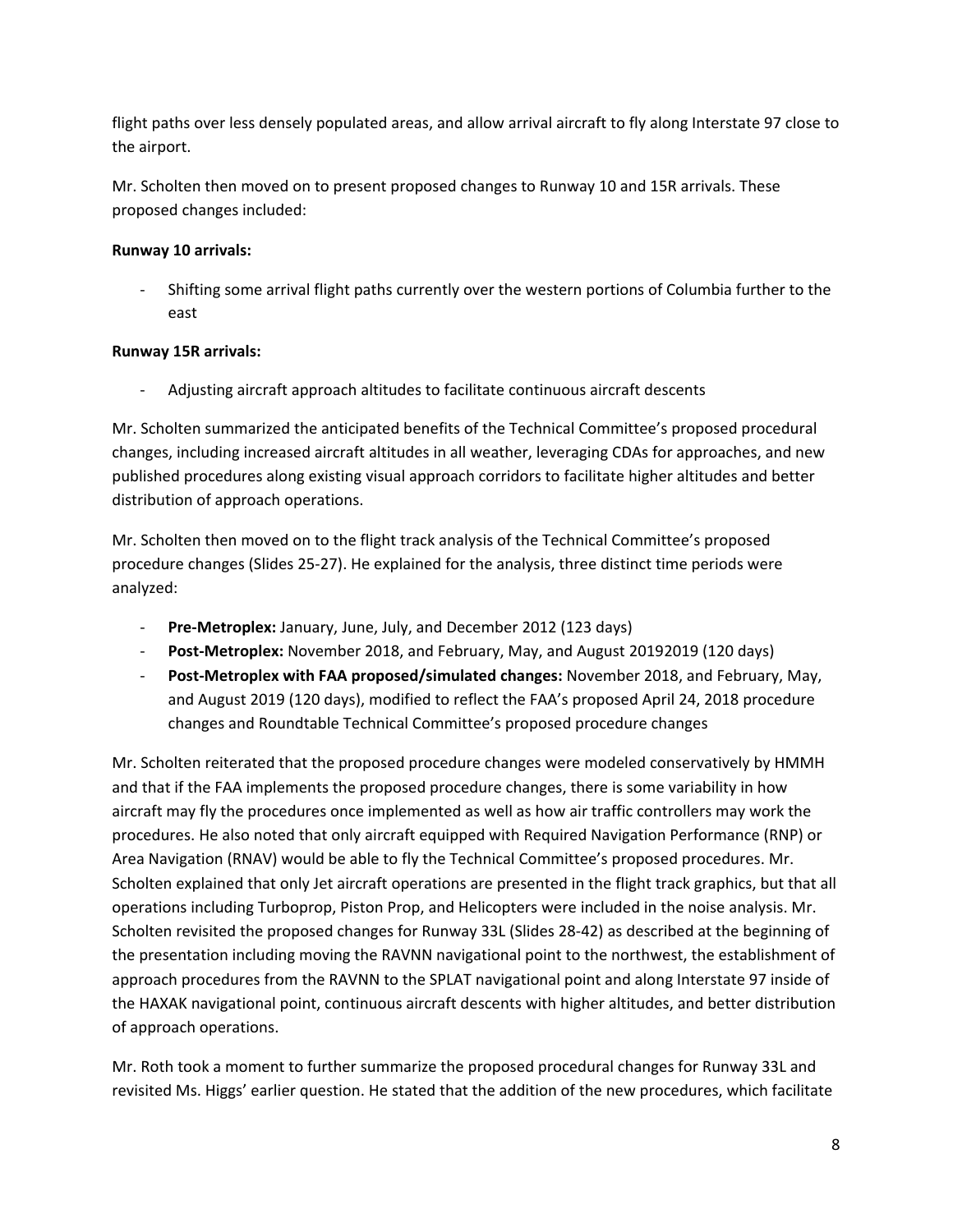CDAs, will result in fewer planes flying at low altitudes. He explained in addition, the published minimum altitudes would be higher than they are today. Mr. Austin Holley added that with the published procedures, aircraft arrival altitudes will still vary, but would likely be closer to the published altitudes and less variable than they are today.

Mr. Scholten explained that the Technical Committee's procedural changes would also better distribute flights. He explained that for Runway 33L, approximately 50 percent of arrivals come from the southwest. Those flights currently approach BWI Marshall primarily using one of three navigational points: JANNS, SPLAT, and GRAFE. Mr. Scholten noted that with the Technical Committee's proposed procedural changes an additional navigational point would be added between the airport and the navigational point GRAFE, and that approximately 7% of Runway 33L arrival operations would join the final approach course at that new point.

Ms. Higgs commented that this would not result in fewer flights over the SPLAT navigational point. Mr. Scholten stated that in the modeling, the number of flights over SPLAT remained constant. However, if the Roundtable's proposed procedures were implemented, air traffic controllers may send aircraft to different waypoints, thus avoiding SPLAT and lowering the amount of flights over SPLAT. Mr. Reese added that the Technical Committee modeled the new procedure that uses the additional waypoint with a low flight density. He continued that Southwest Airlines, which accounts for 70 percent of the traffic to BWI Marshall, helped design this new procedure and waypoint. Mr. Reese noted the assumption is that Southwest Airlines would utilize the new procedure and reduce flights over SPLAT. Mr. Reese cautioned that results will not be known until the procedure gets reviewed by the FAA and the PBN Working Group; and, if implemented, the procedure will not be in practice for another two years. Mr. Reese concluded by stating that even after implementation, it will still take six to eight months of data review to get an idea of how the new routes will be flown.

Mr. Roth summarized that the modeling being presented was done with the Technical Committee's proposed procedural changes using historical data; in reality, because Southwest Airlines wants to fly the new proposed procedural changes, the future distribution of flights may be different from the historical data. Ms. Higgs asked how we know Southwest Airlines would want to use the new proposed procedure. Mr. Roth replied that Southwest Airlines proposed this new procedure, and it would ultimately save them money on fuel costs.

Mr. Scholten concluded the review of changes to Runway 33L arrivals by noting that the proposed procedure changes would move the RAVNN navigational point over less densely populated areas and would facilitate aircraft flying along Interstate 97 to the airport. Mr. Scholten briefly recapped the Technical Committee's proposed procedure changes to arrivals for Runway 33 left and highlighted that, due to the design of NextGen there would still be some concentrated flight paths.

Mr. Scholten moved on to discuss the Technical Committee's proposed procedural changes for Runway 10 (Slides 43-51). He stated that the main objective with Runway 10 arrivals was to shift aircraft east, closer to the airport, to provide relief for western portions of Columbia. He explained this objective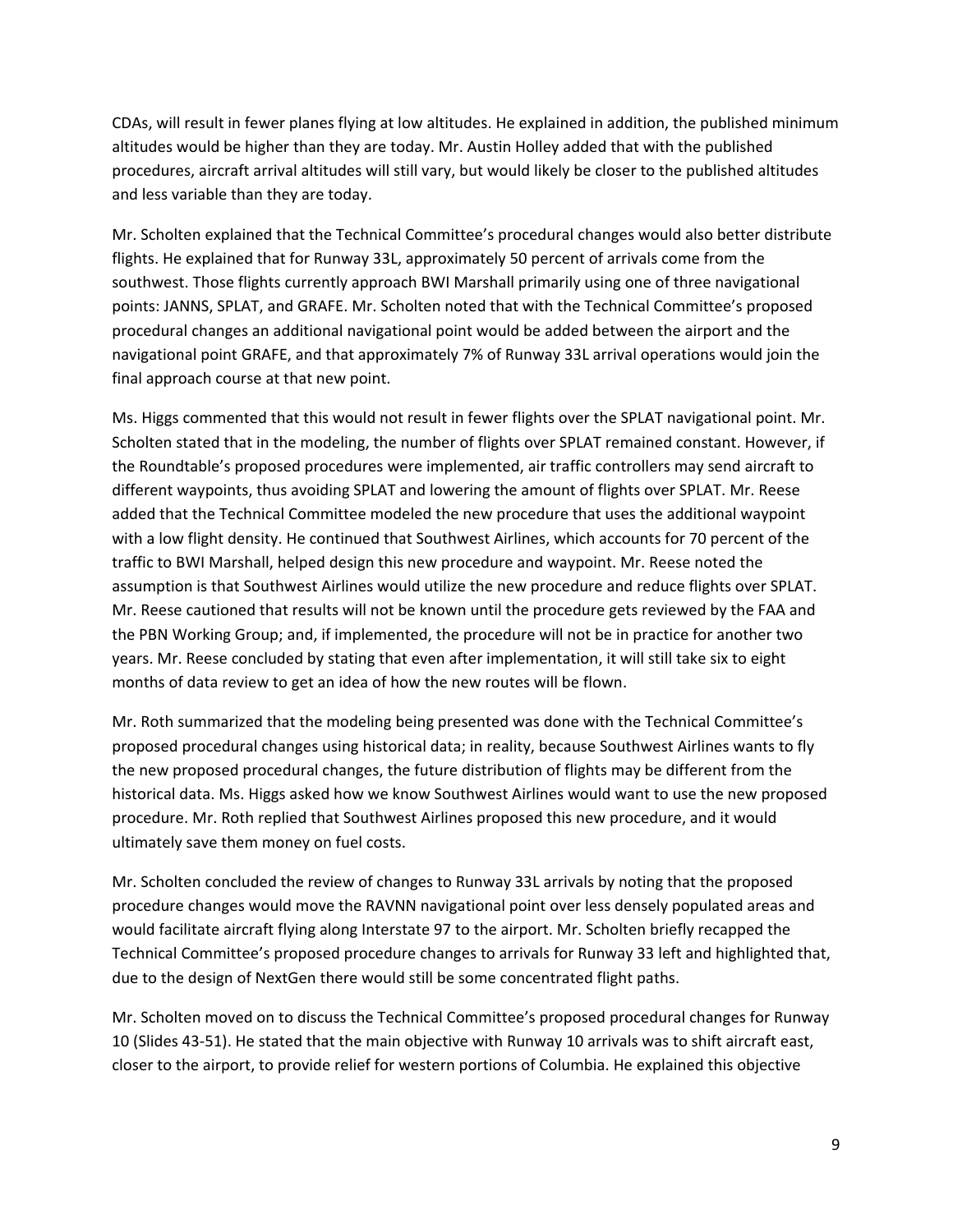would be achieved by shifting the existing published arrivals and RNP approach procedure for Runway 10 closer to the airport and increasing aircraft altitudes.

Ms. Jung observed that many people in Columbia would still be living under flight paths of the proposed procedural changes and asked how the changes would help. Mr. Reese replied that planes would fly at a higher altitude. Mr. Scholten echoed that the flights would be higher, as well as shifted east. Ms. Jung replied that it looked like flight paths would be more concentrated under the proposed procedural changes. Mr. Scholten replied that a good amount of the arrival flight paths would be shifting east, adding that a lot of the benefit to those living in this area are from the FAA's proposed April 2018 departure changes. He reiterated that the results provided as much relief as possible given the limitations of existing technology and NextGen requirements.

Mr. Scholten moved on to the Technical Committee's procedural changes for Runway 15R arrivals (Slides 52-59) which included an increase in aircraft altitudes through the use of CDAs. He stated that Runway 15R is not used much, but that the Technical Committee saw the opportunity to increase aircraft altitudes through modifying Runway 15R approach procedures. Mr. Scholten concluded review of proposed changes to Runway 15R approaches by noting that the modeling for this analysis showed approaches with higher concentrations of flight paths that were likely to occur once actually implemented.

Mr. Scholten concluded his review of the Roundtable Technical Committee's proposed arrival changes and the FAA's April 2018 proposed changes to arrivals (Slides  $60 - 64$ ) by highlighting the following:

# **Proposed Roundtable Technical Committee arrival and approach procedure changes may:**

- Shift some arrivals to Runway 33L over less densely populated areas along corridors currently used for visual approaches, better distribute operations, and facilitate continuous aircraft descents at higher altitudes with reduced power settings
- Facilitate continuous aircraft descents for some aircraft within the existing Runway 33L arrival corridor west of Annapolis between the South and Severn Rivers that allow for descents at higher altitudes and reduced power settings
- Shift some arrivals to Runway 10 to the east closer to the airport away from western portions of Columbia and increase aircraft altitudes on arrival and on approach that facilitate continuous aircraft descents
- Increase the altitudes of some arrivals to Runway 15R and facilitate continuous aircraft descents

# **Proposed FAA April 2018 arrival procedure changes may:**

Shift the flight paths of Runway 28 arrivals to the north as aircraft turn to the downwind leg near Wildwood Beach

Mr. Scholten moved on to the FAA's April 2018 proposed procedural changes to departures (Slides 65- 69). Again, Mr. Scholten reminded everyone that the Technical Committee's proposed procedural changes assumed the implementation of the proposed FAA April 2018 procedural changes, and that the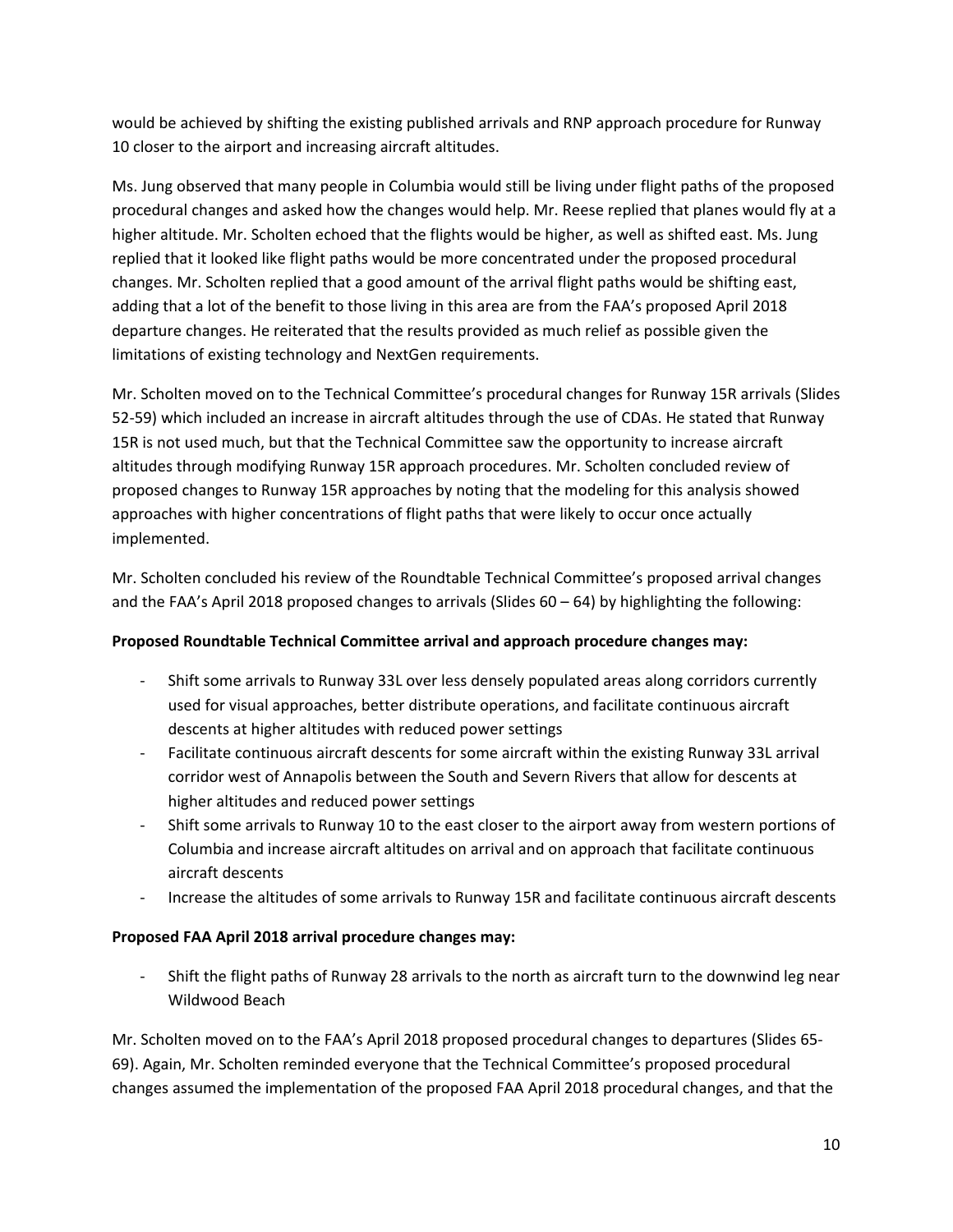figures and noise analysis included the FAA April 2018 procedural changes. Mr. Scholten summarized the FAA April 2018 procedural changes by highlighting the FAA's proposed procedures may:

- Shift Runway 15R initial jet departure turns southeast of 2012 and 2018-2019 turn locations
- Increase dispersion of Runway 15R initial jet departure turns relative to 2018-2019, but will not return dispersion to 2012 levels
- Shift flight paths for Runways 15R and 28 closer to 2012 historical locations to the west and south of Elkridge and Columbia
- Shift Runway 28 southbound departures over the Annapolis peninsula at altitudes of 8,000 9,000 feet; however, the Roundtable requested the FAA reconsider this proposed change
- Cause minor changes to aircraft altitude profiles
- Marginally increase the concentration of Runway 33L and 33R jet departures

Mr. Scholten next discussed the noise modeling analysis. He stated that the flight track data from aircraft operations from 2012 (pre-Metroplex), 2018-2019 (post-Metroplex/current), and 2018/2019 proposed (simulated) were analyzed using noise modeling software. He stated that all operations, both arrivals and departures, are included in the modeling and highlighted that although the figures previously presented showed only Jet flight tracks, noise from all aircraft types was included in the noise modeling. He also explained that some adjustments to the operations were made to match operations levels captured by the FAA to account for small numbers of operations that were either missing from radar data or were of poor data quality.

Mr. Scholten stated that the FAA's Aviation Environmental Design Tool (AEDT) was used to complete the noise modeling and that that the noise results are reported in terms of the Day-Night Average Sound Level (DNL) metric as mandated by FAA for airport noise analyses. He explained noise results are shown as noise contours in 5-decibel increments from 55 to 75 decibels (dB) DNL on the forthcoming Figures. Mr. Scholten noted population counts were obtained from both the 2010 US Census and American Community Survey (ACS) 2016 5-year estimates to show how the population exposed to various noise levels may change between with and without the FAA and Roundtable Technical Committee's proposals (Slides 71-72).

Mr. Scholten reviewed Slides 73-75, which displayed noise contours from the modeled operations from 2012 (pre-Metroplex), 2018 (post-Metroplex/current), and 2018/2019 proposed (simulated), respectively. He stated that the big change in noise contours between 2018 (post-Metroplex/current) and 2018/2019 proposed (simulated) is the shifting of contours to the southwest of the airport, closer to pre-Metroplex conditions. In addition, Mr. Scholten highlighted the proposed FAA and Roundtable Technical Committee proposed procedures may:

- Slightly change the 65 dB DNL and greater contours
- Shift the 65 dB DNL and greater contours west of the airport to the south, due to changes in Runway 28 departures
- Shift the 65 dB DNL and greater contours southeast of the airport to the northeast, due to changes in Runway 15R departures and 33L arrivals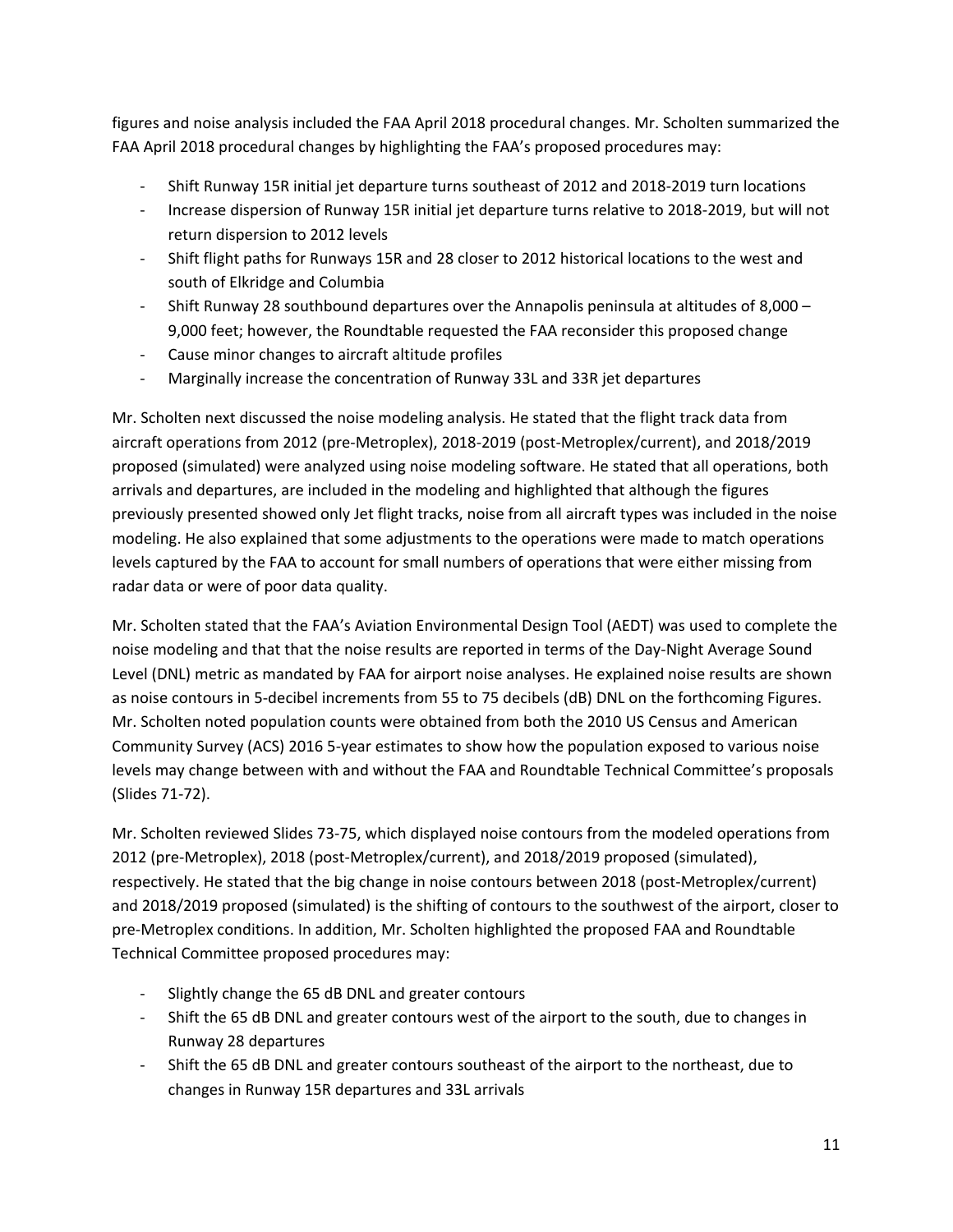- Shift the 55 and 60 dB DNL contours west of the airport, associated with Runway 28 departures and Runway 10 arrivals, further to the south (away from Columbia and Elkridge) towards the historical location of 55 and 60 dB DNL contours from 2012
- Shift the 55 and 60 dB DNL contours southeast of the airport, associated with Runway 15R departures and Runway 33L arrivals, further to the south and west (away from Elmhurst, towards Severn)

Mr. Scholten explained that between 2018 (post-Metroplex/current) and 2018/2019 proposed (simulated), the population exposed to levels of 55 dB DNL and higher decreased cumulatively, with a net decrease in population exposed to 55 dB DNL of approximately 20,000. However, Mr. Scholten stated the population exposed to levels of 60 dB DNL and higher would increase with the Roundtable Technical Committee and Roundtable's proposed procedure changes.

Ms. Jung asked if the numbers in population account for another 8,000 [housing] units being built in the area. Mr. Chancellor replied that the Technical Committee had taken the new units into account, and they talked with the development company about this and about the downtown development. Mr. Roth directed Ms. Jung to changes in noise levels over areas of downtown Columbia. Ms. Jung replied that Columbia included other areas, including south along US-29 and included hundreds of new homes. Mr. Roth agreed with Ms. Jung but pointed out the Roundtable's position has been to revert to pre-Metroplex flight paths, and if paths revert back to those areas, they will experience increased noise. He stated that he wanted to be clear, that the noise contour mapping showed relief to the core of Columbia as well as areas of Long Reach and Oakland Mills.

Mr. Scholten presented Slide 77, which displays 2012 (pre-Metroplex) and 2018/2019 proposed (simulated) noise contours. He noted that the two time periods are not an apples-to-apples comparison due to the difference in aircraft fleet-mix and numbers of operations, but that the contours have the same general shape and the 2018/2019 proposed (simulated) contours show the Technical Committee's and FAA's proposed procedural changes shift the contours closer to where they were in 2012.

Mr. Chancellor, addressing Ms. Jung, stated that he was as angry and as frustrated as she is by all of this, but it should be noted that almost all of the change in noise levels are caused by what the Roundtable had already approved and sent to FAA for approval in January 2019. Mr. Chancellor stated that the Technical Committee's procedural changes made to Runway 10 would only come into play on days when the airport is in east flow operations, which is 30 percent of the time. He stated that most of the noise Howard County experiences is from Runway 28 departures, and changes to Runway 28 were already approved by the Roundtable. He explained that on east flow days, Howard County experiences continuous noise due to departures from Runways 28 and 15R, combined with the arrivals to Runway 10. Mr. Chancellor concluded by noting the decisions that were made to approve NextGen at BWI Marshall are a limitation to what can be modified by the Roundtable.

Mr. Chancellor stated that all the Technical Committee can presently do is try to mitigate the continuous noise problem. He stated that no one should leave the meeting thinking the proposed procedural changes are solving a problem, and that all the Roundtable can currently do is aim to help as many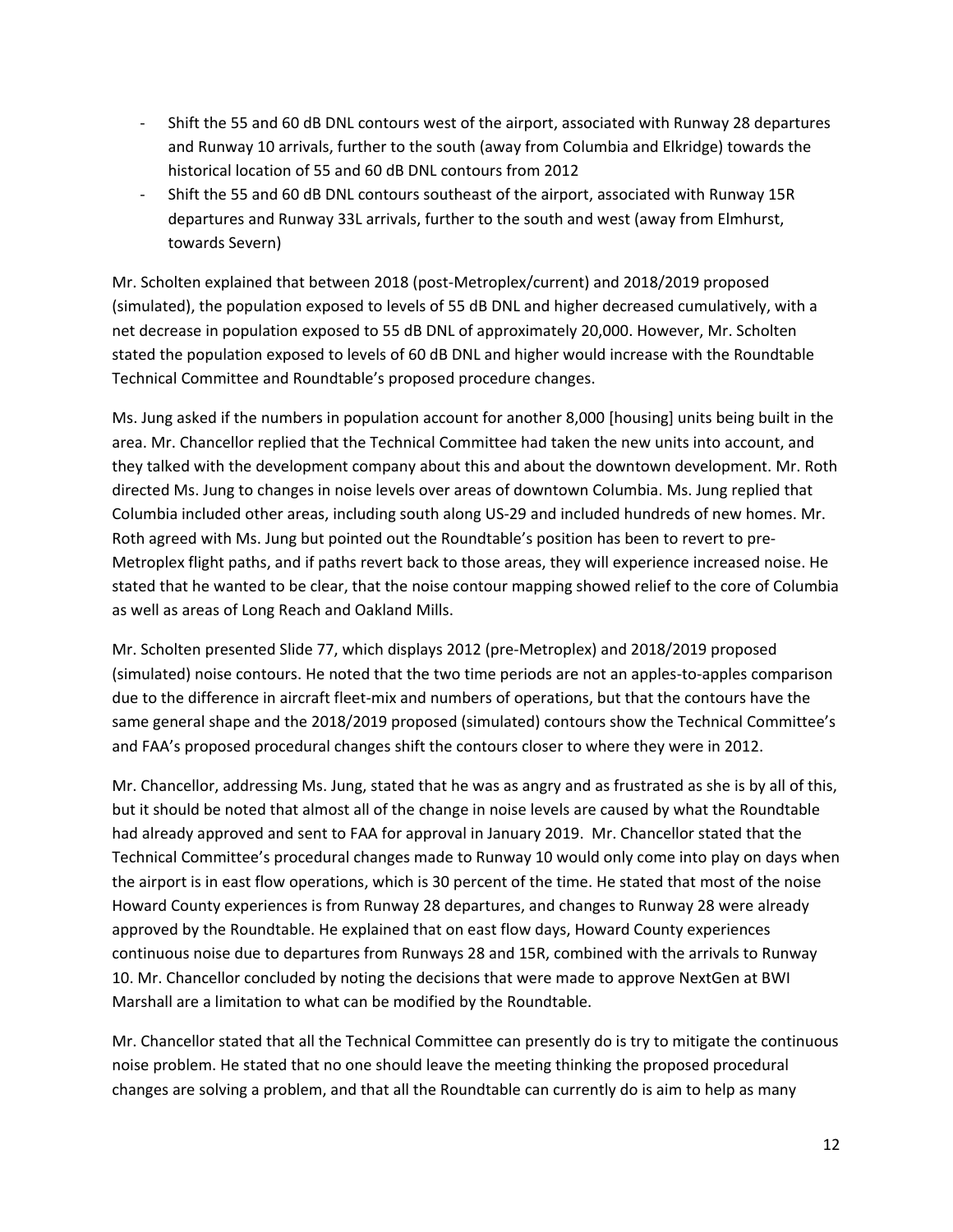people as possible within the technology limitations of NextGen. Ms. Jung affirmed her commitment to working to get relief for the people affected. Mr. Reese responded that making flight procedural changes is a long game, and that the Technical Committee's proposed procedural changes were the first step of many to come.

Ms. Higgs asked why the contours near the Severn River show 55 to 60 dB DNL, when she has a noise monitoring report for her home that shows 60 to 85 dB. Mr. Scholten replied that the DNL metric used for the Technical Committee's noise analysis modeled the sound level for specific period of time based on each data sample and explained that if a different sample period was used, there could be different results. Ms. Higgs stated that a study was done at a neighbor's home 18 months prior to the study at her residence, and their measured noise levels were 45 to 54 dB. Ms. Higgs commented on the difficulty of making decisions when the facts or correct noise levels are incorrect. Mr. Roth observed that the numbers are not necessarily absolute truth, but they provide a comparison of two situations with a comparable set of assumptions.

Mr. Scholten next described the DNL grid point analysis (Slides 79-83). He stated that the analysis extends further from the airport than the noise contours and is consistent with the type of analysis that the FAA would conduct to meet requirements of the National Environmental Policy Act (NEPA). Mr. Scholten stated that the grid point analysis shows how noise levels will shift with the proposed procedural changes, and that the grid points were based on a combination of a uniformly spaced grid and US Census population centroids.

Mr. Scholten pointed out the following locations with differences in noise between 2018 (post-Metroplex/current) and 2018/2019 proposed (simulated):

- Areas of downtown Columbia and south with 1 to 3 dB increases
- Areas of downtown Columbia and north with 1 to 3 dB and 3 to 5 dB decreases
- Areas of Severn with 1 to 3 dB decreases
- Areas South of Severn and along Interstate 97 with 1 to 3 dB and 3 to 5 dB increases
- Areas west of Annapolis with 1 to 3 dB decreases
- Areas over Annapolis with 1 to 3 dB increases

Mr. Klosterman asked if flights would be to the east or west of Interstate 97. Mr. Scholten replied that they would be right over Interstate 97 until they reach the Runway 33L extended centerline. Mr. Scholten stated that the increase shown in Annapolis was due to the FAA procedural change that the Roundtable had previously rejected. Mr. Chancellor reminded everyone that the FAA April 2018 proposal did not address arrivals and that many people in Anne Arundel County would benefit from the Roundtable Technical Committee's proposed changes and that most of the time spent by the Technical Committee addressed arrivals for this reason.

Mr. Holley described some of the Technical Committee's procedural changes in Anne Arundel County and some of the adjustments made to move flight paths. Mr. Chancellor reiterated that, for Runway 10 arrivals, the Technical Committee's procedural changes try to spread the noise to the extent possible. He stated that the FAA April 2018 proposed changes shift noise back to pre-Metroplex areas, but in a much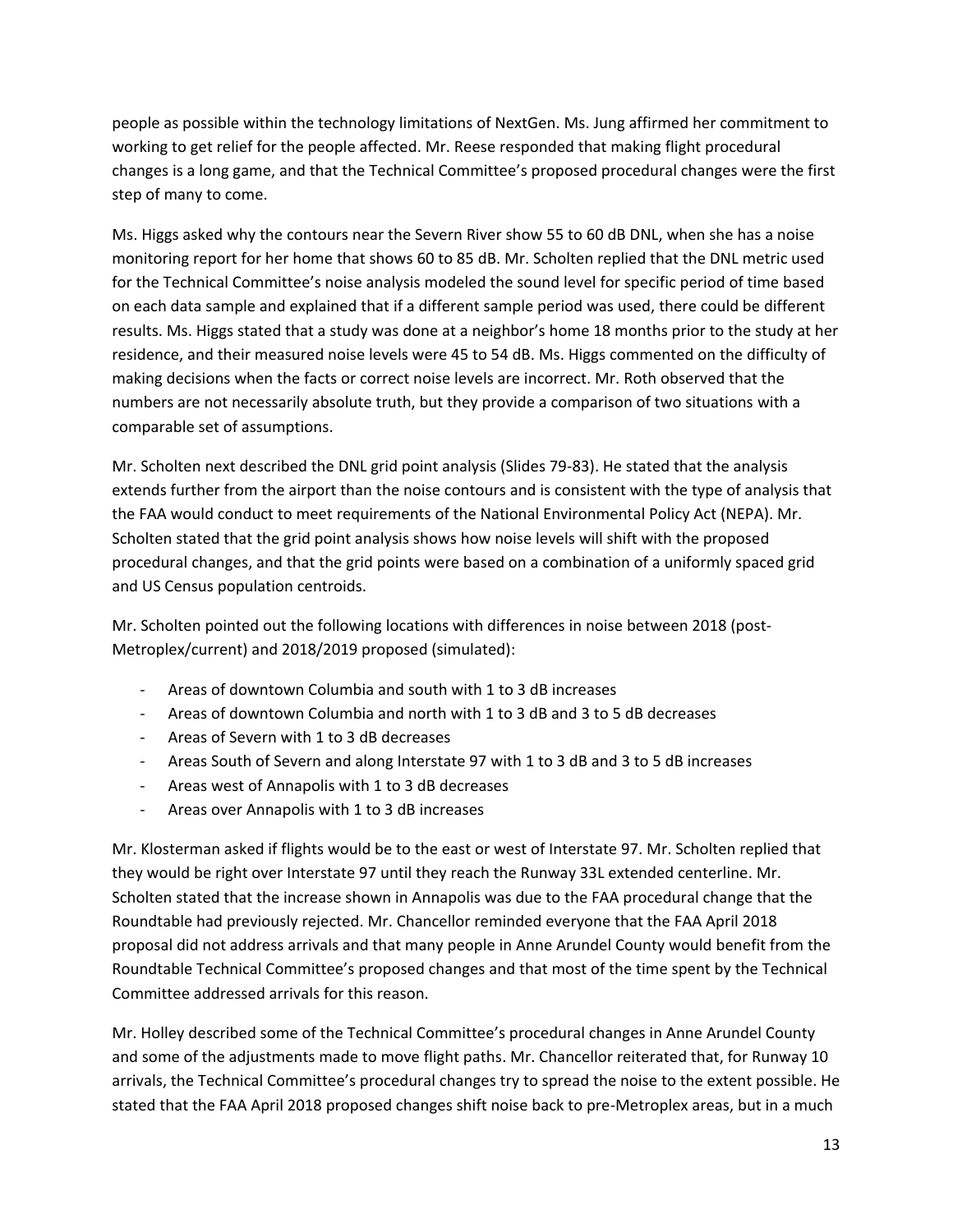more concentrated way. Mr. Chancellor stated that there is no way to change flight paths intersecting over Columbia, but suggested people think about the flight paths in the context of an overlay with departures high and arrivals coming in below. The procedures push the flights higher and require CDA, so there is more separation between the two. Mr. Chancellor stated he believes the noise modeling does not fully tell the story, but the lived experience will be different and better.

Ms. Jung stated that it would be difficult for an elected official to sell the Technical Committee's procedural changes to Howard County. Mr. Chancellor restated that the Roundtable does not own NextGen or RNAV and did not cause these problems. Ms. Jung agreed.

Mr. Roth stated that the Technical Committee's proposed procedural changes reduce noise in Elkridge, Hanover, Long Reach, Oakland Mills, downtown Columbia, and Wilde Lake, and the proposal takes planes that rarely flew over the people in those locations and puts them back where they were pre-Metroplex. Ms. Jung agreed, but added that the planes would fly in concentrated flight paths, as opposed to the dispersion experienced pre-Metroplex. Mr. Holley added that the superhighways caused by RNAV are not going away.

Ms. Reese pointed out that the changes being proposed are incremental and stated that reversion to pre-Metroplex flight paths were adopted as part of the Roundtable charter. Mr. Roth asked whether the changes would be better or worse than leaving current flight paths. Ms. Jung responded that there would supposedly be a change for 20,000 people in a county of 330,000. She wondered if, with all of the development in Howard County, what that number will be in three more years when the changes are finally made. She acknowledged that the Technical Committee was doing the best they could.

Ms. Reese, addressing Ms. Jung, stated that she would not sell the Technical Committee's proposed procedural changes as great. She believes it has been a terrible process but gives a lot of credit to her fellow Roundtable members for their efforts. Ms. Reese stated that they have to make something happen with the cards they were dealt. She also noted the need for an elected official at the federal level to take action.

Mr. Verchinski and Ms. Deckert both agreed that the changes were small, though a step in the right direction. Mr. Reese encouraged new members of the Roundtable to review prior meeting minutes and information to see some of the early interactions with FAA and described them as bloody fights that the Roundtable lost. Mr. Reese stated that they could sue FAA as a recourse, which is happening, and they could pursue their congressmen and women as well as senators to get the FAA Reauthorization Act changed. Ms. Jung replied that going to the state level could also be effective, since the state owns the airport. Mr. Reese agreed with Ms. Jung but believed that is an issue for a future Roundtable meeting.

Mr. Reese noted that the Technical Committee's procedural changes are what they can achieve now and reiterated that getting these procedural changes in the upcoming FAA PBN Working Group cycle would be significant. He explained if the FAA rejects the procedural changes that are supported by the MDOT MAA and Industry, it would look bad for the FAA. Mr. Reese commented that if the FAA does not accept the procedural changes into the upcoming PBN Working Group cycle, it would either be out of spite or laziness. Mr. Reese continued and noted if the FAA grants acceptance of the procedural changes, we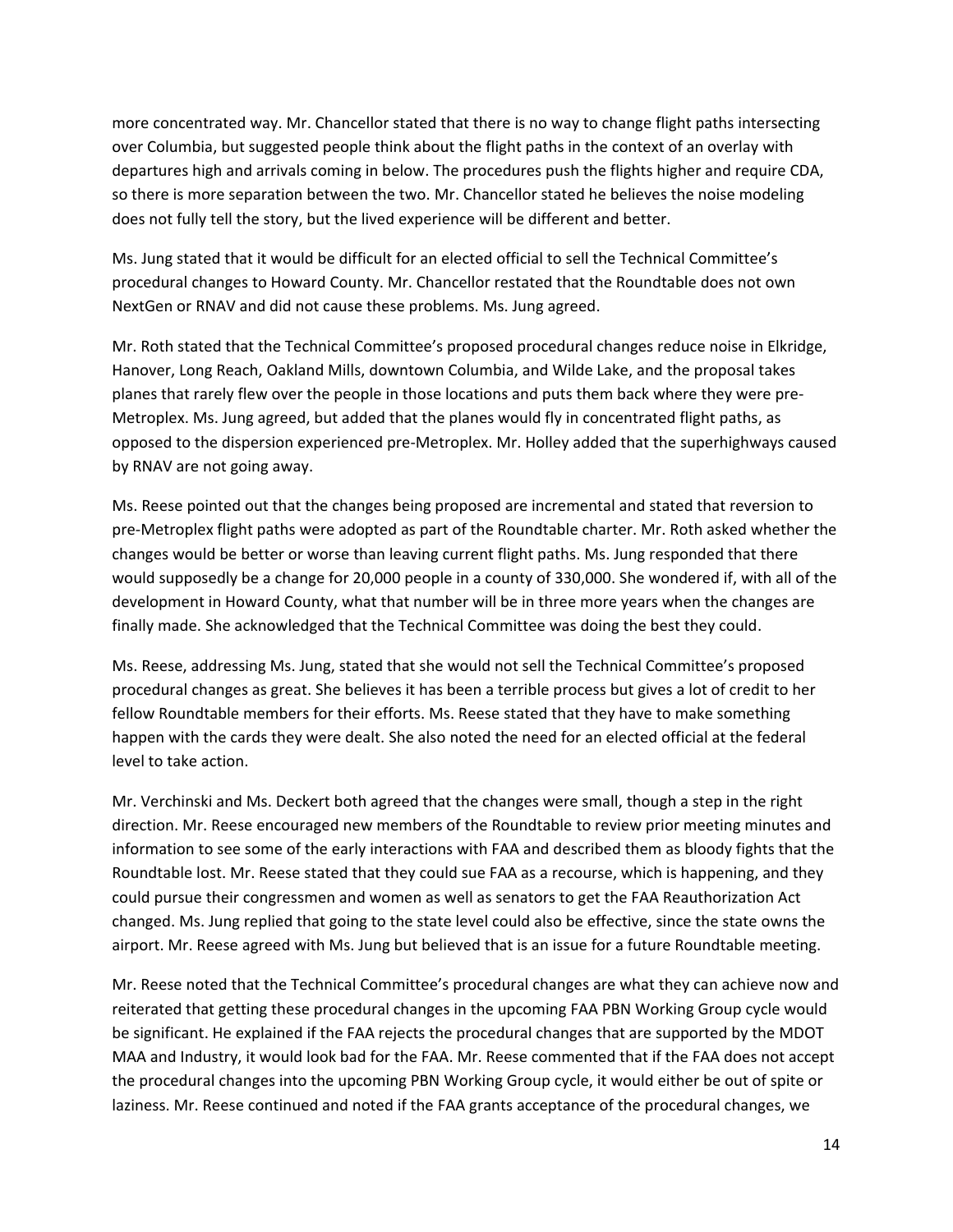would be the first Roundtable in the country to have achieved design of procedural changes with the state airport authority and industry and stated that if the Roundtable can eliminate the FAA's reasons to say no, it will have to entertain and implement the requests. Mr. Reese highlighted that if this effort is successful then the Roundtable can iterate through this process multiple times along with other Roundtables around the country.

Mr. Reese stated that the Technical Committee's procedural changes are not what everyone wants but can potentially improve the lives of up to 20,000 people. Mr. Klosterman asked if the community gives up any options or any leverage if they vote yes to submit the Technical Committee procedural changes to the FAA. Mr. Roth stated that the Roundtable vote to send the Technical Committee's procedural changes package to the FAA PBN Working Group would allow the MDOT MAA to be a member of the PBN Working Group. He continued that voting to send the Technical Committee's procedural changes to FAA would not prevent additional changes during the PBN Working Group process.

Mr. Shank added that if the FAA PBN Working Group accepts the Technical Committee's procedural changes, it will go through an Environmental Assessment process under NEPA which would be open to public input and changes. Mr. Roth clarified that prior to the public input stage, changes could be made during the PBN evaluation period; and, if the Roundtable voted down the proposal to send the Technical Committee's procedural changes to the FAA, they would have to wait at least another year to get into a future PBN Working Group cycle. He stated that while the Technical Committee's procedural changes do not solve every problem, getting into the PBN cycle now is better than waiting another year. Mr. Klosterman asked if the FAA could demand something of the Roundtable in exchange for adding the Technical Committee's procedural changes to the PBN Working Group. Mr. Reese replied that having MDOT-MAA and Industry on board with the proposal should highly restrict the FAA's leverage.

Mr. Verchinski asked if the Runway 28 procedural changes proposed by FAA in April 2018 were already through the PBN Working Group. He recalled that the Roundtable sent a letter stating agreement with those changes in January 2019. Mr. Reese replied that the PBN process was delayed due to funding and staffing that required the FAA to wait until 2020. Mr. Reese noted this delay allowed a window for the Roundtable to propose additional procedural changes.

Mr. Verchinski asked if the PBN Working Group already started, if the Runway 28 procedural changes were further along in the process of being reviewed than the Technical Committee's procedural changes and requested an update on where the FAA was in the process. Mr. Reese explained that the Technical Committee, with the help of HMMH and Industry, essentially did the PBN's analysis of the procedural changes. HMMH used the same software the PBN Working Group uses, and Industry created models to prove the aircraft can fly the Technical Committee's procedural changes. Mr. Reese stated that the package the Roundtable delivers to the FAA will contain all of the software files and results, and that the Technical Committee's work has fast forwarded the process.

Mr. Roth stated that he has reestablished contact with the FAA and has a monthly call with them. Furthermore, he noted the FAA are well aware of the Roundtable's displeasure with the lack of consideration for arrivals in the procedural changes the FAA presented in April 2018. Mr. Roth explained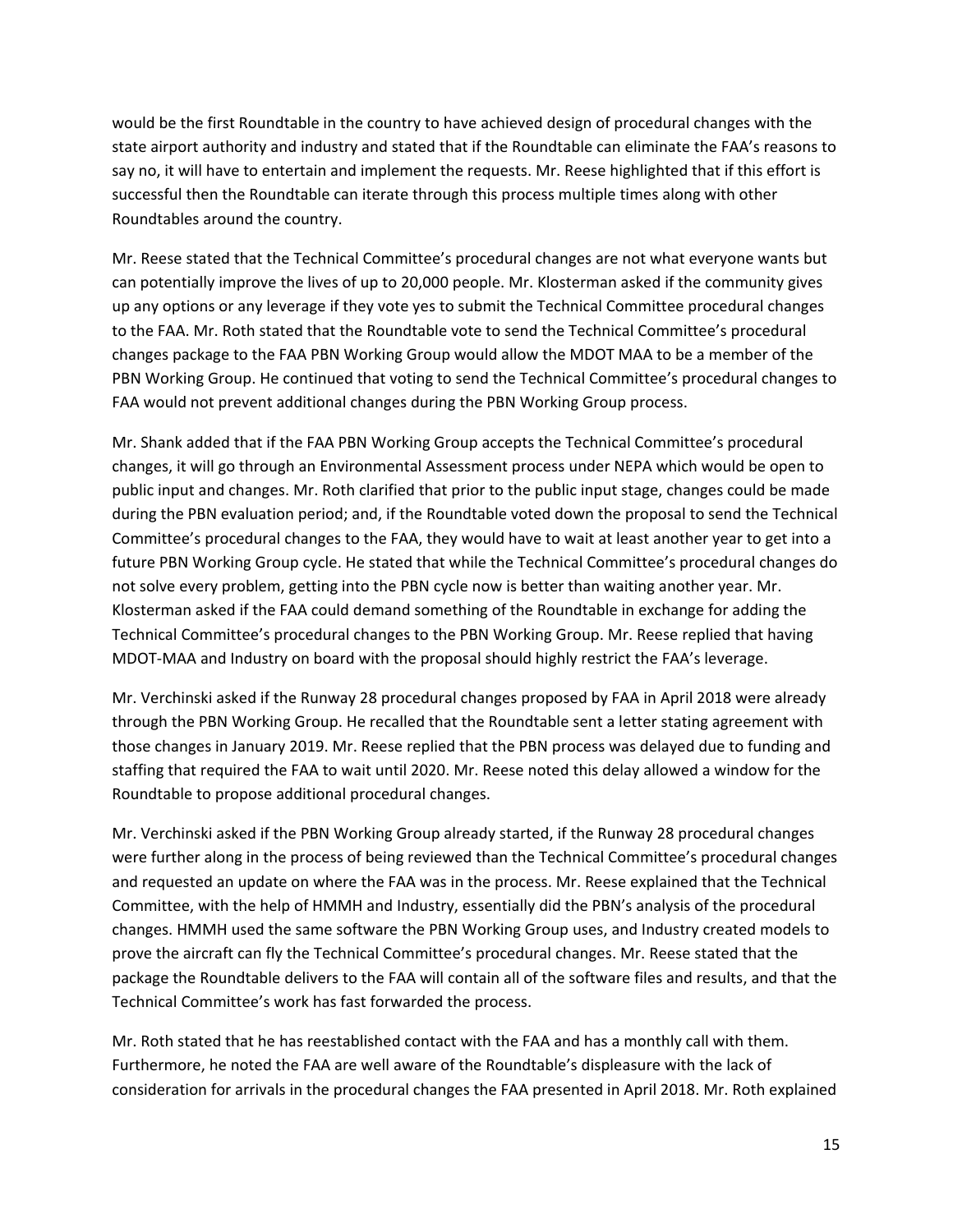to the FAA that the Roundtable intends to deliver its own procedural changes with the backing of the MDOT MAA, Industry, and the surrounding communities and that the FAA are looking forward to receiving this information.

Mr. Roth stated that there is little downside to moving forward and delivering the Technical Committee's procedural changes to the FAA, and that changes can still be made during the PBN cycle. He warned that a negative vote by the Roundtable regarding the Technical Committee's procedural changes would mean they would get nothing from the FAA for at least a year and believed a negative vote may damage their current relationship. Mr. Roth concluded by stating that the Roundtable has the best people working on the procedural changes and the full support of the MDOT MAA and Industry to implement them.

## **6. MOTIONS (MOVED FROM 7 ON THE AGENDA)**

## *Approval of Technical Committee Proposals*

Mr. Klosterman made a motion for the Roundtable to accept the Technical Committee's procedural changes and send them to FAA for inclusion in the upcoming PBN Working Group. Mr. Reese and Mr. Woomer seconded the motion. A majority of the Roundtable voted to approve the motion with the exception of two members. Mr. Snead did not vote as he was not yet a member of the Roundtable and Ms. Jung abstained. Mr. Roth thanked everyone for their hard work and Mr. Holley noted the Herculean effort by Mr. Scholten and HMMH to get the noise analysis complete and thanked them. Mr. Holley also thanked Mr. Shank, MDOT-MAA, and Southwest Airlines for their assistance and support.

### *State Legislature requests from Roundtable*

Mr. Howard Johnson, on behalf of the Legislative Committee, brought forward a motion for the Roundtable to endorse the efforts by the MDOT MAA, local, state, and federal representatives to conduct environmental studies on health, considering both the physical and mental effects of airport noise on surrounding communities, and to properly fund noise monitoring equipment to validate modeling. Mr. Roth announced the motion, and Mr. Reese seconded the motion. A majority of the Roundtable voted in favor of the motion, with Ms. Lacey abstaining, Ms. Jung no longer in attendance, and Mr. Snead again not voting as he was not yet a member of the Roundtable.

# **7. PUBLIC COMMENT (MOVED FROM 6 ON THE AGENDA)**

Mr. Roth moved on to public comment.

**Mr. Jimmy Pleasant** of Ellicott City stated that he lived under the superhighways of flight paths in Ellicott City. He had a noise study done in the summer and the highest reading recorded was 82 dB. Mr. Pleasant stated that 300 aircraft were in his area yesterday. He stated that moving the aircraft over other homes is not going to solve the problem. Mr. pleasant concluded by suggested putting a cap on the amount of flights per flight path.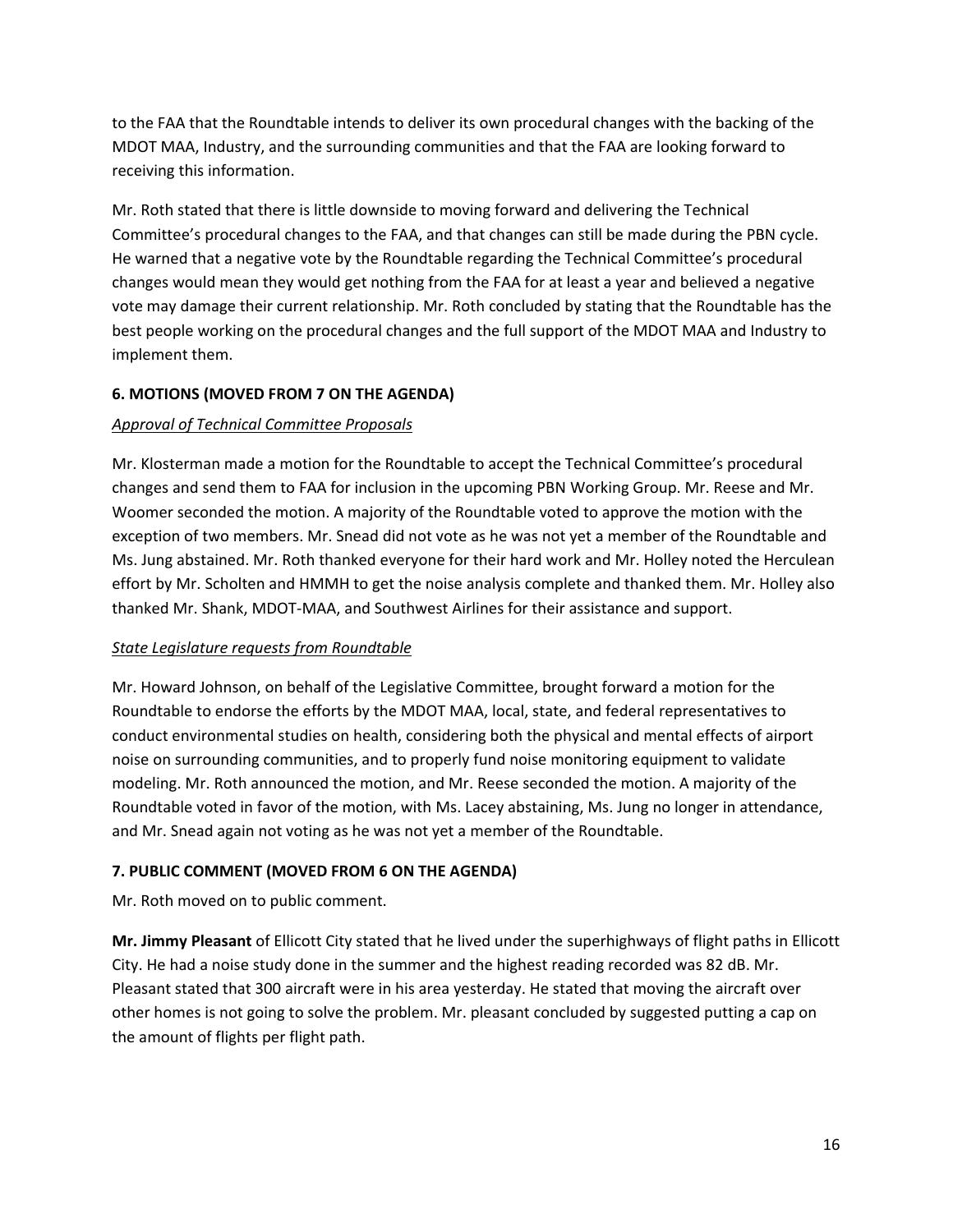**Mr. Mark Peterson** of Elkridge noted that Executive Director of the MDOT MAA, Mr. Ricky Smith, MDOT Secretary Mr. Pete Rahn, and FAA Eastern Regional Administrator, Ms. Jennifer Solomon, were all absent from the meeting.

**Mr. Michael Bahr** of Harmans Woods stated that his property is still getting hammered by departures from Runways 15R, 28, and 33L, especially during runway construction. He observed aircraft taking a sharp left turn and flying low. Mr. Bahr asked why planes with stage three engines are allowed to fly out of BWI Marshall and noted that he has frequently observed loud aircraft such as the McDonnell Douglass MD88, a Russian Antonov cargo plane, and fighter jets among others.

**Ms. Laura Donovan** of Glen Burnie asked if the intention was to adjust flight paths to fly directly over Interstate 97 or just fly near it. Mr. Roth, Mr. Chancellor, and Mr. Reese replied that the intent was to stay over Interstate 97 as much as possible.

**Ms. Mary Kanasar** of Severna Park thanked the Roundtable for their hard work. She stated she lived near the navigational point SPLAT, and although there did not seem to be much change for her area as part of the Technical Committee's procedural changes, she was glad changes were being made. Ms. Kanasar specifically thanked Mr. and Ms. Reese for their technical expertise. She asked what percentage of planes use RNAV or RNP. Mr. Shank stated an approximate total of 68 percent. Mr. Reese added that almost all aircraft will be RNP compliant by 2022. Ms. Reese stated that although there is not a significant decrease in anticipated flights over SPLAT, the aircraft would fly at a higher altitude and on a CDA.

**Mr. Mark Cisneros** of Lake Elkhorn and Columbia thanked the Roundtable for their work and made the point that reverting to 2012 flight paths would not be the same because the flight volumes are a lot higher now. In addition to the noise, he also finds the smell of Jet fuel to be a problem. Mr. Cisneros also stated that he was unsure of what the constant flights were doing to air quality, and that his child requires headphones to sleep at night because he thinks the planes are thunder. He fears that the Technical Committee's procedural changes will make it worse where he lives. Mr. Reese replied that the altitudes would be higher, and Mr. Roth stated that the procedural changes would limit visual approaches that allow planes to drop to 2,000 feet between 15 and 20 miles out from the airport. Mr. Cisneros stated that his area is also affected by departures. Mr. Roth added that Senator Lam is introducing legislation to fund studies to document the environmental and health effects of aircraft flying overhead.

**Mr. Brent Girard** of Senator Chris Van Hollen's Office stated that he recognized the Roundtable's stance that the Technical Committee's procedural changes would help more people than they harm, but pointed out that there are areas that would be impacted under the procedural changes that were not impacted pre- or post-Metroplex. He asked if it was true that communities who do not know the horrors of NextGen would be exposed to the horrors of NextGen, and if so, whether the Roundtable has a plan to reach out to those communities to request participation in this process before the procedures are implemented.